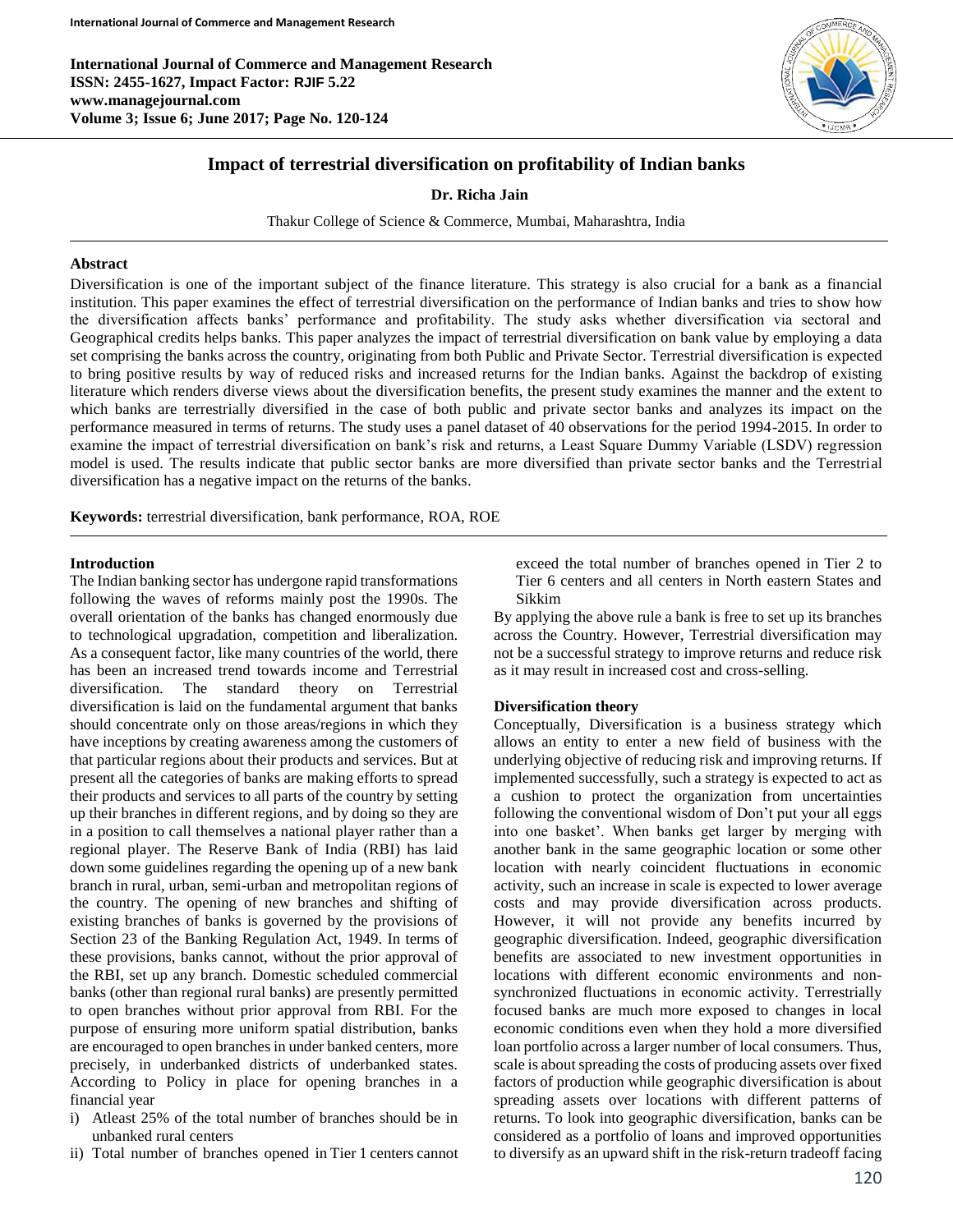a bank. However, an improvement in the risk-return tradeoff will not necessarily lead to lower risk; depending on their preferences, some banks may respond to the improved returns to risk taking by increasing risk, albeit with even greater returns. Whether overall risk goes up or down after diversification increases depend, in the end, on a bank's appetite for risk. But whatever the actual portfolio choice along the improved risk-return tradeoff, risk-adjusted returns (i.e., returns per unit of risk) should be higher at more diversified banks.

## **Literature Review**

Different aspects of diversification have been studies by researchers from different countries. There exists no consensus amongst researchers about the effect of terrestrial diversification on the profitability of the banks. This section is devoted on reviewing some of those studies pertaining to diversification

Acharya *et al.* (2002) <sup>[1]</sup>, performed one of the first and important study about diversification on banks' credit portfolio. They analysed Italian banks and found that both industrial and sectoral diversification reduces bank returns while producing riskier loans. However Hayden *et al*. (2007), investigated German banks and found that diversification tends to be associated with reductions in bank returns, even after controlling for risk. Only in a few cases (e.g., high-risk banks and industrial diversification) did they reach statistically significant positive relationships between diversification and bank returns. Kamp *et al*. (2004), analysed whether German banks diversify their loan portfolios or focus on certain industries and founded that a majority of banks significantly increased loan portfolio diversification. Goetz (2012), studies how a bank's diversification affects its own risk taking behavior and the risk taking of competing, nondiversified banks. These findings indicated that a bank's diversification also impacts the risk taking of competitors, even if these banks are not diversifying their activities. Fang *et al.* (2011)<sup>[7]</sup>, resulted that asset diversification is associated positively and loan diversification negatively with bank performance. Results of the studies provided from E.U. banks and U.S. experience (Stiroh 2004a,b; Stiroh and Rumble 2006) contradict to each other in terms of diversification. The study made for Italian banks resulted that income diversification increases riskadjusted returns and found that there are limits to diversification gains as banks get larger (Chiorazzo *et al*., 2008). On the other hand for U.S. banks Morgan and Stolyk  $(2003)$  <sup>[9]</sup>, suggested that diversification increases the lending capacity of banks and the banking system, but it does not increase the profits of individual banks or reduce the risk in their portfolio. D'Souza and Lai (2003), measured the efficiency of Canada's Big Five chartered banks and found that banks systematically underperform over time. Düllmann *et al*. (2010) [4], examined if monitoring abilities of German cooperative banks and savings banks increase with their specialization on certain industry sectors and they observed that sectoral specialization generally entails better monitoring quality, particularly in the case of the cooperative banks. Tabak *et al*. (2010), assessed whether banks operating within the Brazilian banking system concentrate or diversify their credit portfolio and how this choice impacts their performance and risk and they founded that Brazilian Banks' loan portfolios are more concentrated than hose of developed countries like

Germany, Italy and the U.S. Bebczuk and Galindo (2008), analysed sectoral diversification of Argentine banks and suggested that larger banks benefit more from diversification than smaller ones and that the benefits of diversification are greater during the downside of the business cycle. Some other studies on diversification exist. Cabiles (2012), found that securitization activity is positively related to loan portfolio diversification or that securitization can make a bank's loan portfolios more diversified. Higgins and Mason (2005), demonstrated the potential to eliminate a significant amount of risk in a diversified financial institution. Berry-Stölzle *et al*. (2011), analyzed variations in line-of-business diversification status and extent among property–liability insurers. Their results showed that the extent of diversification is not driven by risk pooling considerations; insurers operating in more volatile business lines do not diversify more. Arora and Kaur  $(2009)$ <sup>[2]</sup>, analyzed the significance of internal determinants for diversification of banks in India. Bandyopadhyay (2010)<sup>[3]</sup>, analyzed the credit portfolio composition of a large and medium sized leading public sector bank in India also. and acquisitions and being closed, it is failed to reach some of bank data in 2007-2011. In this manner the study is analysed on 40 banks' data. In the present study, ROA (Return on Assets) and ROE (Return on Equity) are used as measure of performance and Regression Analysis is used as a measure of diversification of banks.

# **Research Design**

On the basis of the literature reviewed, this paper attempts to identify and measure the degree and impact of Terrestrial on the performance of the banks. The present paper is divided into two parts: the first section deals with measuring the degree of terrestrial diversification of banks in India and the second part deals with measuring the impact of terrestrial diversification on banks financial performance.

# **Objectives**

The major objectives of this paper are:

- $\blacksquare$  To identify and measure the degree of terrestrial diversification of banks operating in India during 1995- 2015 and compare the same between public sector and private sector banks operating in India; and
- To identify the impact of terrestrial diversification on Banks performance measured in terms of both returns and risk-adjusted returns of the banks

# **Hypothesis**

- **Ho1:** There exists no significant difference in terms of Terrestrial diversification between Public sector banks and Private sector banks.
- **Ho2:** Terrestrial diversification has no significant impact on Returns on Assets (RoA) of the banks
- **Ho3:** Terrestrial diversification has no significant impact on Returns on Equity (RoE) of the banks

### **Data and Methodology**

The data related to Bank branches and other variables has been mainly obtained from RBI website. The study comprises of 20 year period i.e. from 1995 to 2015, covering 25 public sector banks and 15 private sector Banks.

Following Acharya *et al*. (2004), Terrestrial diversification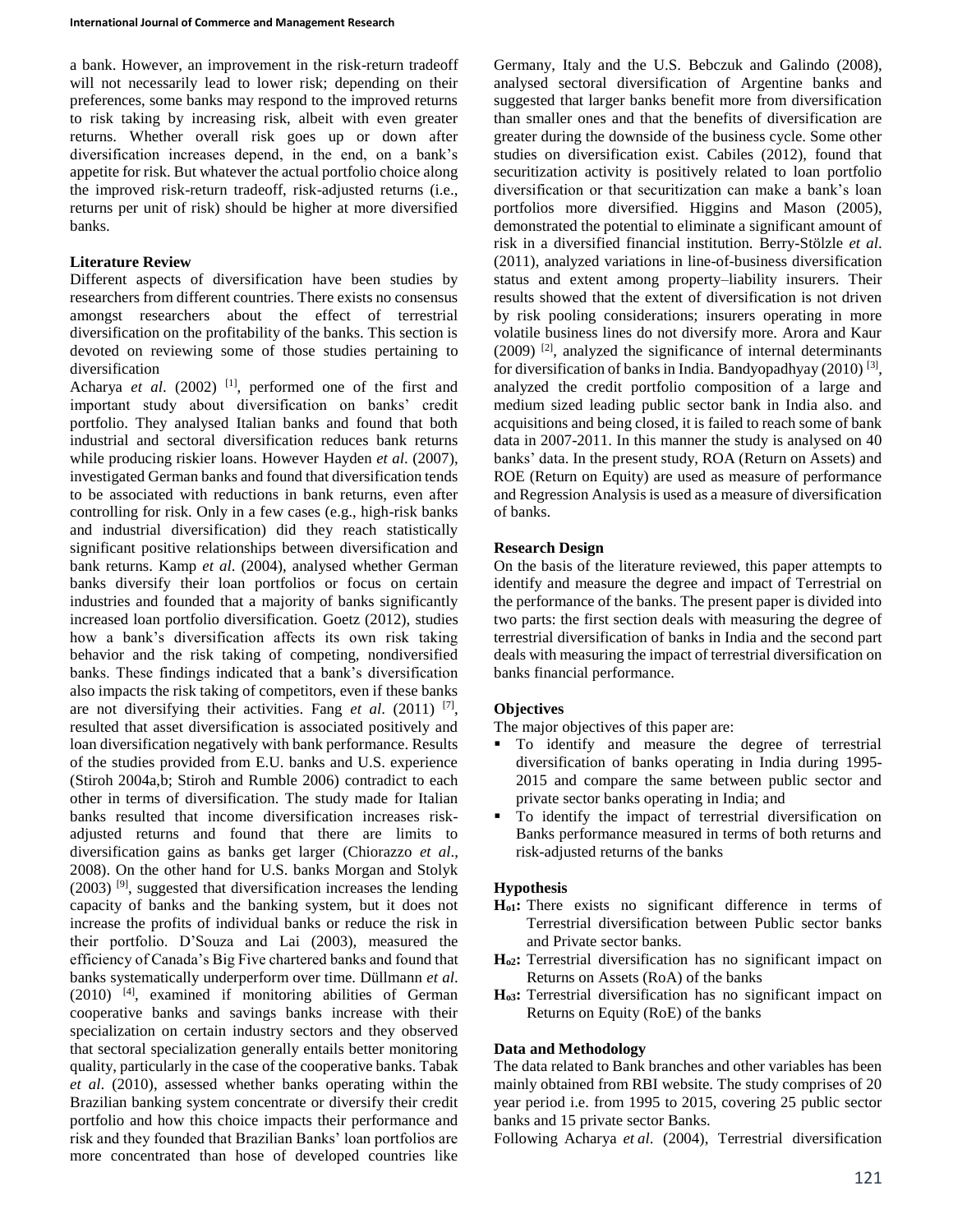index (Ter div) has been calculated. The index is specified as below:

$$
\begin{array}{l} \mathop{\rm Ter\_div}=1-\{\sum_{i=0}^{n}D_{i}{}^{2}+\sum_{i=0}^{n}D_{2}{}^{2}+\sum_{i=0}^{n}D_{3}{}^{2}+\sum_{i=0}^{n}D_{4}{}^{2}\\ +\sum_{i=0}^{n}D_{5}{}^{2}+\sum_{i=0}^{n}D_{6}{}^{2}\}\end{array}
$$

Where,

Ter  $div =$  Terrestrial Diversification Index; 'i' stands for bank and 'n' stands for number of banks

 $D_1 = [BCR/BAR]$ ,  $D_2 = [BER/BAR]$ ,  $D_3 = [BNER/BAR]$  $D_4 = [BNR/BAR], D_5 = [BSR/BAR]$  and  $D_6 = [BWR/BAR]$ 

Where,

- BCR =Total number of branches of a bank in the Central Region
- BER = Total number of branches of a bank in the Eastern Region
- BNER =Total number of branches of a bank in the Northeastern Region
- BNR =Total number of branches of a bank in the Northern Region
- BSR =Total number of branches of a bank in the Southern Region
- BWR =Total number of branches of a bank in the Western Region

 $BAR = Total number of branches of a bank in all Regions$ 

RBI has divided the whole country into 6 different regions in which all commercial banks are functioning. The index is computed as per above specifications.

#### **Financial Performance measures**

For the study two financial performance measures are employed i.e. ROA and ROE.

To examine the impact of terrestrial diversification on banks Profitability, a Least Square Dummy variable (LSDV) regression model is used with group dummies for Public (PSB) and Private sector banks (PVB) and year dummy, where dummy variable equal to one for PSB's and Zero for PVB's. The slope coefficient is assumed to be constant but intercept varies for bank and time. The dummy variable is Zero for a time period of 1995-2003 and equal to 1 for remaining period till 2015. The following empirical model is developed to measure the impact of terrestrial diversification on Banks profitability, where ROA & ROE are used as dependent Variable and TER-DIV, Size of the Bank, Leverage Ratio(LEV), Bank ( $\lambda$ ), Year (TM) as group dummy are used as Explanatory variables.

 $ROA_{i,t} = \alpha + \beta_1 (TER\_DIV_{i,t}) + \beta_2 (SIZE_{i,t}) + \beta_3 (LEV_{i,t}) +$  $\sum_{k=1}^{2} (\beta_{k} \lambda_{i,t}) + \sum_{s=1}^{20} (\beta_{s} TM_{i,t}) + \varepsilon_{i,t}$ 

ROE<sub>i,t</sub> =  $\alpha$  +  $\beta_1$ (TER\_DIV<sub>i,t</sub>) +  $\beta_2$ (SIZE<sub>i,t</sub>) +  $\beta_3$ (LEV<sub>i,t</sub>) +  $\sum_{k=1}^{2} (\beta_{k} \lambda_{i,t}) + \sum_{s=1}^{20} (\beta_{s} TM_{i,t}) + \varepsilon_{i,t}$ 

# **Results and Discussion**

The variables that have been used in the present study along with the summary statistics are exhibited in Table 1.

|  | <b>Table 1: Summary Statistics</b> |  |
|--|------------------------------------|--|
|--|------------------------------------|--|

| <b>Variables</b> | <b>Public sector Banks</b> |           |               | <b>Private Sector banks</b> |           |           |
|------------------|----------------------------|-----------|---------------|-----------------------------|-----------|-----------|
| $(N=40)$         | <b>Mean</b>                | <b>SD</b> | CV            | Mean                        | <b>SD</b> | $\bf{CV}$ |
| CR.              | 5083                       | 598       | 123           | 346                         | 45        | 292       |
| ER               | 4709                       | 564       | 126           | 135                         | 14        | 228       |
| <b>NER</b>       | 713                        | 115       | 169           | 32                          | 4         | 255       |
| NR.              | 3978                       | 428       | <sup>13</sup> | 1080                        | 146       | 304       |
| <b>SR</b>        | 6297                       | 612       | 102           | 432                         | 41        | 214       |
| WR               | 3981                       | 368       | 97            | 210                         | 21        | 217       |
| <b>ROA</b>       | 0.80                       | 0.24      | 30.47         | 0.73                        | 17.22     | 0.71      |
| <b>ROE</b>       | 15.52                      | 4.24      | 27.30         | 13.12                       | 21.19     | 13.80     |
| <b>TER DIV</b>   | 0.6                        | 0.15      | 25.85         | 0.38                        | 0.18      | 48.51     |

Note: CR= Central region, ER= Eastern region, NER= North Eastern region, NR= Northern region, SR= Southern region, WR= Western region

On an average it is found that PSB's have larger number of branches in all the six regions as compared to their private counter parts. Maximum number of branches are in southern region followed by central region. PVB's have very less number of branches in North eastern region.

TER DIV reflects that PSB's are more diversified than PVB's. In order to check the significance of difference in the mean values of these variables between the two categories of banks, t-test is applied and the results so obtained are presented in Table 2. All the variables demonstrate statistically significant results.

On an average PSB's reflect higher returns and mean

| <b>Variables</b> | t Values | Sig. (2-tailed) |
|------------------|----------|-----------------|
| CR               | 3.36     | 0.003           |
| ER               | 3.24     | 0.015           |
| <b>NER</b>       | 2.55     | 0.001           |
| NR               | 3.66     | 0.000           |
| <b>SR</b>        | 3.95     | 0.000           |
| WR               | 4.21     | 0.000           |
| <b>ROA</b>       | 21.02    | 0.001           |
| <b>ROE</b>       | 23.33    | 0.000           |
| <b>TER DIV</b>   | 33.72    | 0.000           |

**Table 2:** t-test results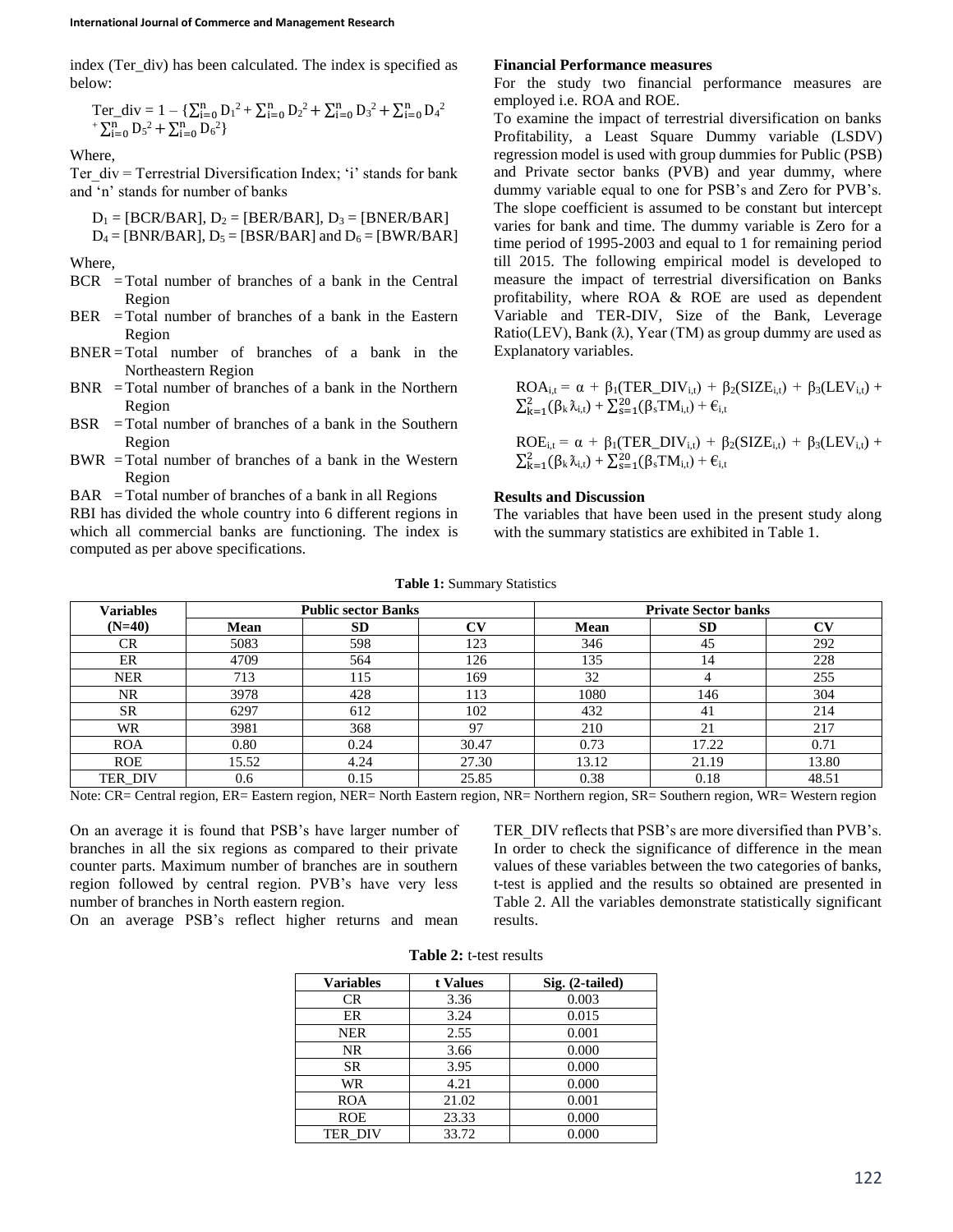In order to examine whether any significant difference exist in degree of diversification between PSB's and PVB's, t-test was done. The result so obtained in presented in table 3.

|                     | <b>Public sector</b><br><b>Banks</b> | <b>Private Sector</b><br>banks |  |  |
|---------------------|--------------------------------------|--------------------------------|--|--|
| Mean                | 0.59                                 | 0.39                           |  |  |
| Variance            | 0.006                                | 0.036                          |  |  |
| <b>Observations</b> | 20                                   | 20                             |  |  |
| Df                  | 19                                   | 19                             |  |  |
| t-test              | 4.863                                |                                |  |  |
| T critical one-tail | 1.729                                |                                |  |  |

**Table 3:** t-test of TER-DIV

The calculated value of t - 4.863 is greater than the critical value of t – 1.729. This means that there exists significant difference, so null hypothesis 1 is rejected.

#### **Impact of Terrestrial Diversification on Profitability**

To identify the impact of Terrestrial Diversification on financial performance of banks it is necessary to identify the relationship between dependent and explanatory variables. Table 4 represents the correlation analysis between these variables. The result indicates a negative correlation between diversification Index and Returns of the banks, but this is not the case with SIZE and LEV ratio of the banks in which a positive correlation exists at 0.05 significance level.

**Table 4:** Correlation Matrix between Dependent and Explanatory variables

| <b>Variables</b> | <b>ROA</b> | <b>ROE</b> | <b>TER DIV</b> | <b>SIZE</b> | <b>LEV</b> |
|------------------|------------|------------|----------------|-------------|------------|
| ROA              |            | 0.676      | $-0.362$       | $-0.061$    | 0.089      |
| <b>ROE</b>       | 0.676      |            | $-0.197$       | $-0.059$    | $-0.265$   |
| TER DIV          | $-0.362$   | $-0.197$   |                | 0.584       | 0.428      |
| <b>SIZE</b>      | $-0.061$   | $-0.059$   | 0.584          |             | 0.71       |
| LEV              | 0.089      | $-0.265$   | 0.428          | 0.771       |            |

Table 5 reports the result of regression. It is observed that TER\_DIV has a negative coefficient in all cases. Thus it indicates that diversification has a negative impact on all types of returns of the banks. This is also found to be statistically insignificant in all cases. On the contrary SIZE bears a positive correlationship with all types of returns as indicated, and except ROA, this is found to be statistically insignificant in all cases. Thus it cannot be stated that large-sized banks have a positive impact on all the types of returns.

The coefficient of LEV and YEAR indicates a negative impact on ROA & ROE. Thus it can be said that terrestrial diversification has a significant negative impact on financial performance indicators. Hence all null hypotheses have been rejected and it can be said that geographical diversification has negative impact on all types of returns of the banks.

**Table 5:** Regression Results

| <b>Regressor</b> | <b>ROA</b>      |                     | <b>ROE</b>       |                     |  |
|------------------|-----------------|---------------------|------------------|---------------------|--|
|                  | Coefficient     | <b>Significance</b> | Coefficient      | <b>Significance</b> |  |
| <b>TER DIV</b>   | $-0.209(0.236)$ | 0.182               | $-0.188(-4.263)$ | 0.092               |  |
| <b>SIZE</b>      | 0.840(0.075)    | 0.040               | 1.008(2.841)     | 0.340               |  |
| <b>LEV</b>       | $-0.262(2.728)$ | 0.290               | $-1.047(1.728)$  | 0.050               |  |
| <b>BANK</b>      | $-0.931(0.122)$ | 0.000               | $-0.321(-2.433)$ | 0.002               |  |
| <b>YEAR</b>      | $-0.117(0.110)$ | 0.588               | $-0.197(-1.510)$ | 0.293               |  |
| Constant         | 1.412(1.712)    | 0.416               | 1.172(0.312)     | 0.001               |  |
| R <sub>2</sub>   | 0.667           |                     | 0.649            |                     |  |

## **Conclusion**

This study is primarily concerned with terrestrial diversification of commercial banks in India and tries to investigate the manner in which diversifying into different regions can impact the financial performance of the banks. With a sample of 40 commercial banks for a period of 20 years, the study identifies the benefits of Terrestrial diversification existent in Indian Banking Industry. The study reflects a constant and a stable trend in diversification Index for all Public sector banks which indicates that with the increase in number of branches of all PSB's, the proportion of increase in the number of branches of banks in all the region has also enlarged in a similar manner where a mixed trend of increase and decrease in diversification index has been reflected by all commercial banks during the whole period of study.

Public Sector banks are found to be more diversified than Private sector banks – the reason may be attributed to the size, Total assets, long existence and promotion policy of the banks. The rapidly changing business environment within which the bank has to function requires it to reorient itself to the changing needs. Diversification, both income-wise and geographicalwise has become the need of the hour.

### **References**

- 1. Acharya V, Hasan I, Saunders A. Should banks be diversified? Evidence from individual bank loan portfolios. Bank for International Settlements, BIS Working 2002, 118.
- 2. Arora S, Kaur S. Internal determinants for diversification in banks in India an empirical analysis. International Research Journal of Finance and Economics. 2009; 24:177-185.
- 3. Bandyopadhyay A. Understanding the Effect of Concentration Risk in the Banks' Credit Portfolio: Indian Cases. NIBM working Paper July. Banking Regulation and Supervision Agency, 2010, 2012.
- 4. Bove R, Düllmann K, Pfingsten A. Do specialization benefits outweigh concentration risks in credit portfolios of German banks? Deutsche Bundesbank, Discussion Paper Series 2: Banking and Financial Studies No 2010.
- 5. Busch R, Kick T. Income Diversification in the German banking Industry. Deutsche Bundesbank, Discussion Paper Series 2: Banking and Financial Studies No, 2009.
- 6. David C, Dionne C. Banks' Loan Portfolio Diversification. Gothenburg, Master's and Bachelor's